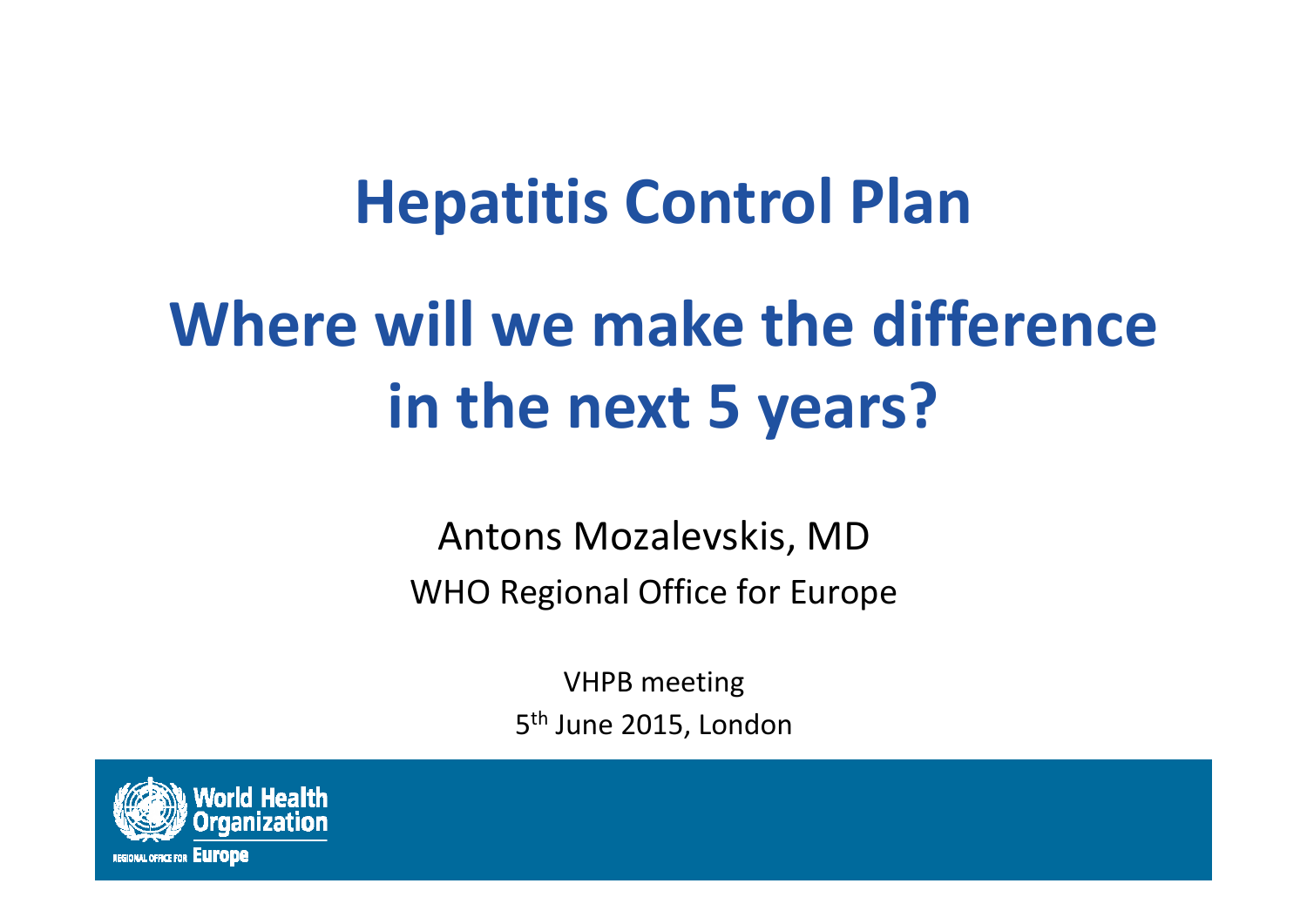#### **National policy: MS reporting national strategy or plan on prevention and control of viral hepatitis (2013)**





Global policy report on the prevention and control of viral hepatitis 2013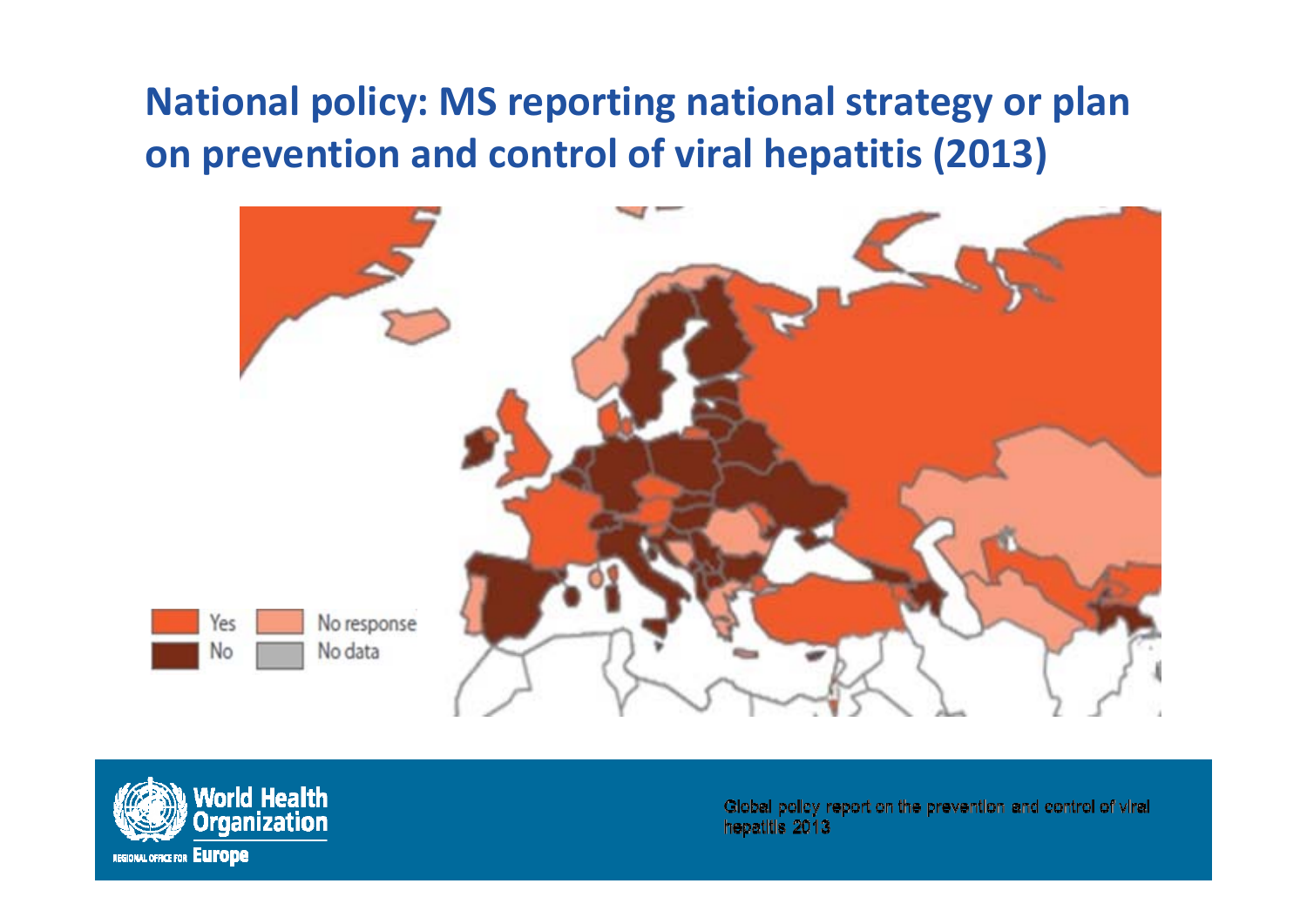#### **National policy: developments in 2015**

- WHO Consolidated Review of the National Hepatitis Plan for Turkey, March 2015
- WHO‐GHP and WHO‐EURO joint assistance on Georgia National Hepatitis C Elimination Plan – ongoing
- Support for National Hepatitis Strategies planned for Albania, Lithuania
- More to come…

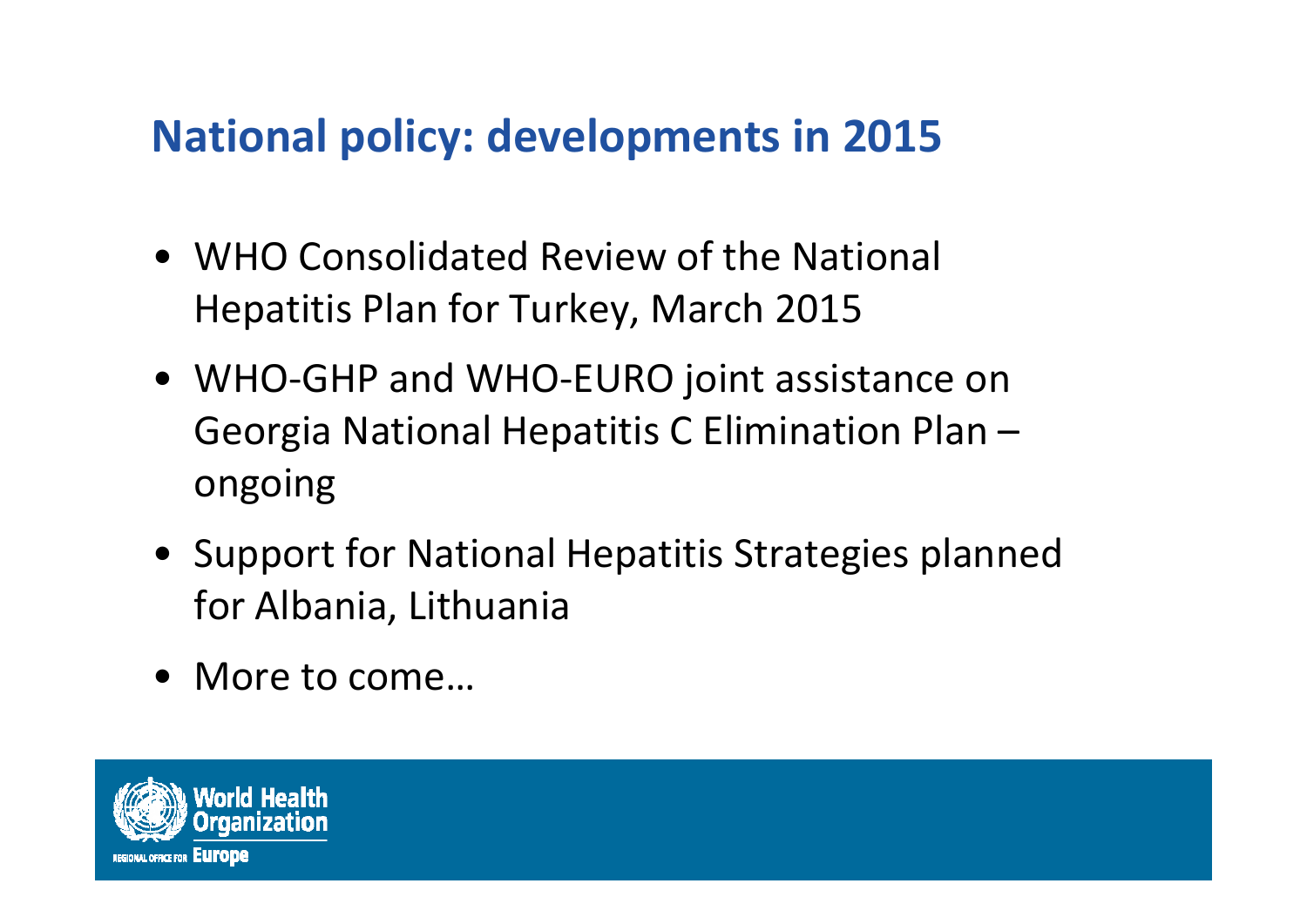## **Future directions**

- •Increase political commitment (RC)  $\rightarrow$
- $\bullet$ Development of national policies  $\rightarrow$
- Sustainable changes fully integrated into Health Systems – principles of Universal Health Coverage (UHC)
- Access to
	- Prevention
	- Diagnosis

Integrated with relevant programmes (HIV/AIDS, etc.)

- Treatment
- Facilitate a broad network of partners at global, regional and national levels

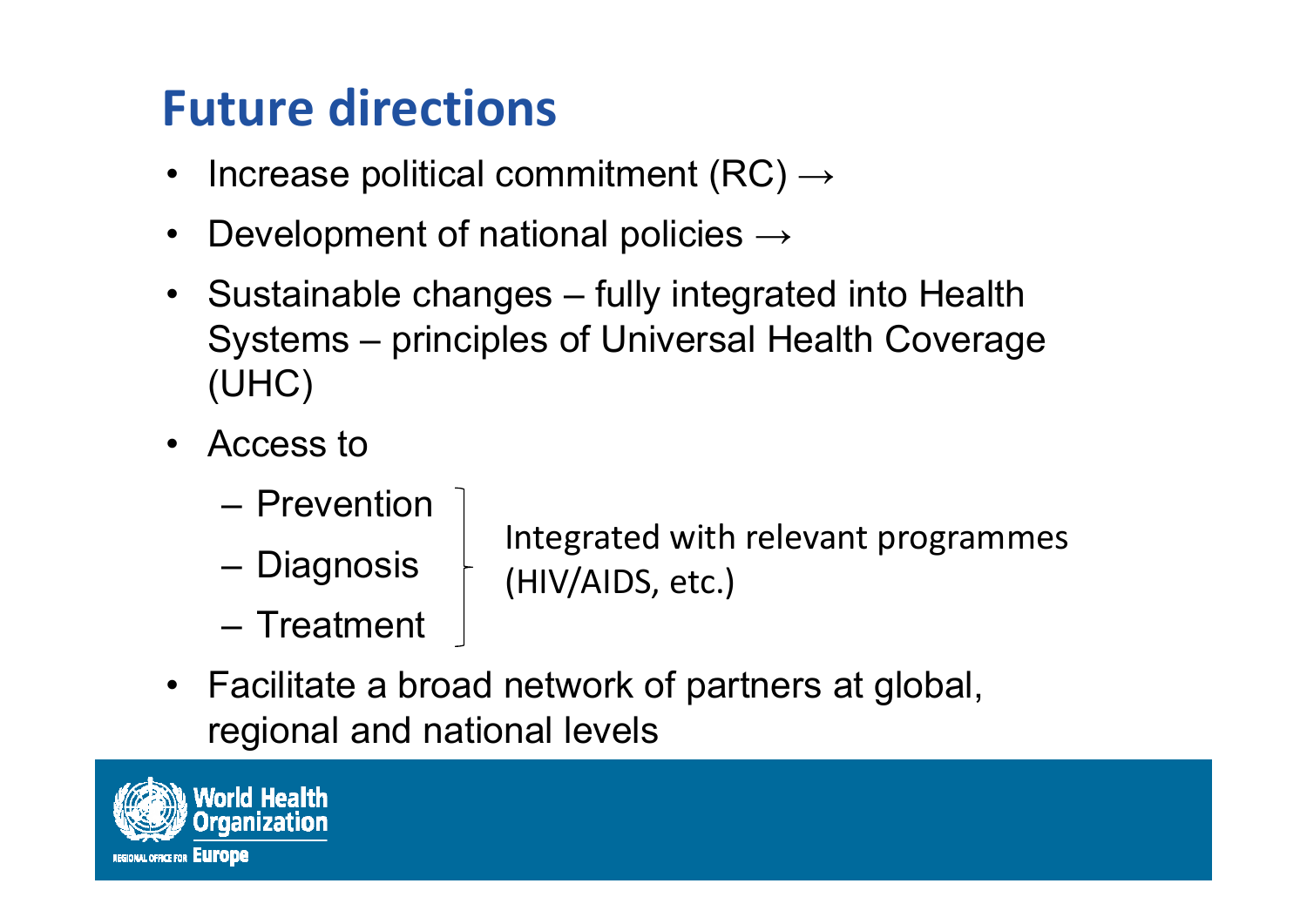#### **Awareness and advocacy**

• Recognising the World Hepatitis Day, July 28th







ianization

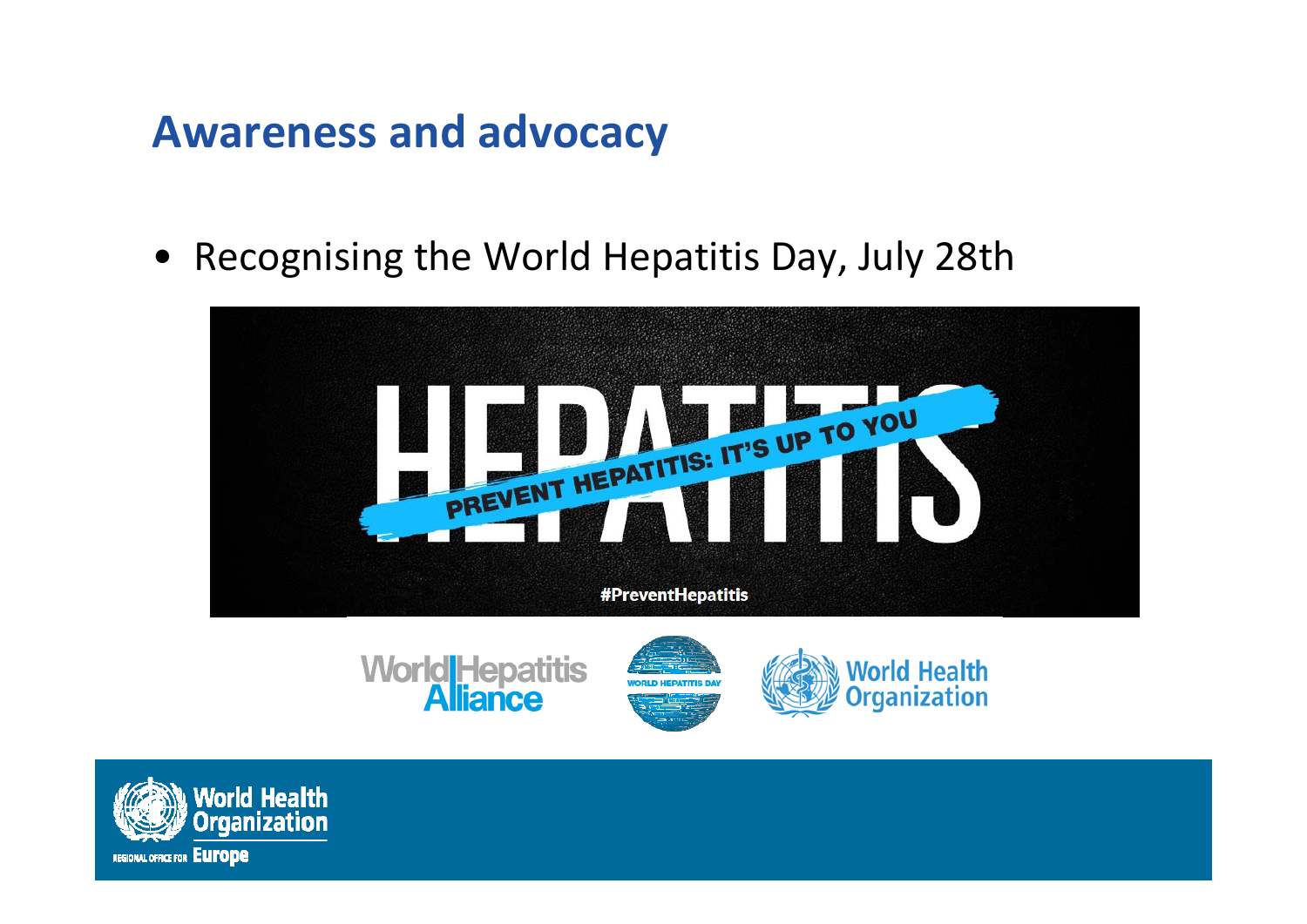#### **Partnerships**

- Strengthening partnership with European Commission, ECDC, EMCDDA
- Collaboration with civil society partners
	- – Partnership with World Hepatitis Alliance, ELPA and other civil society organisations
	- Civil Society Reference Group?

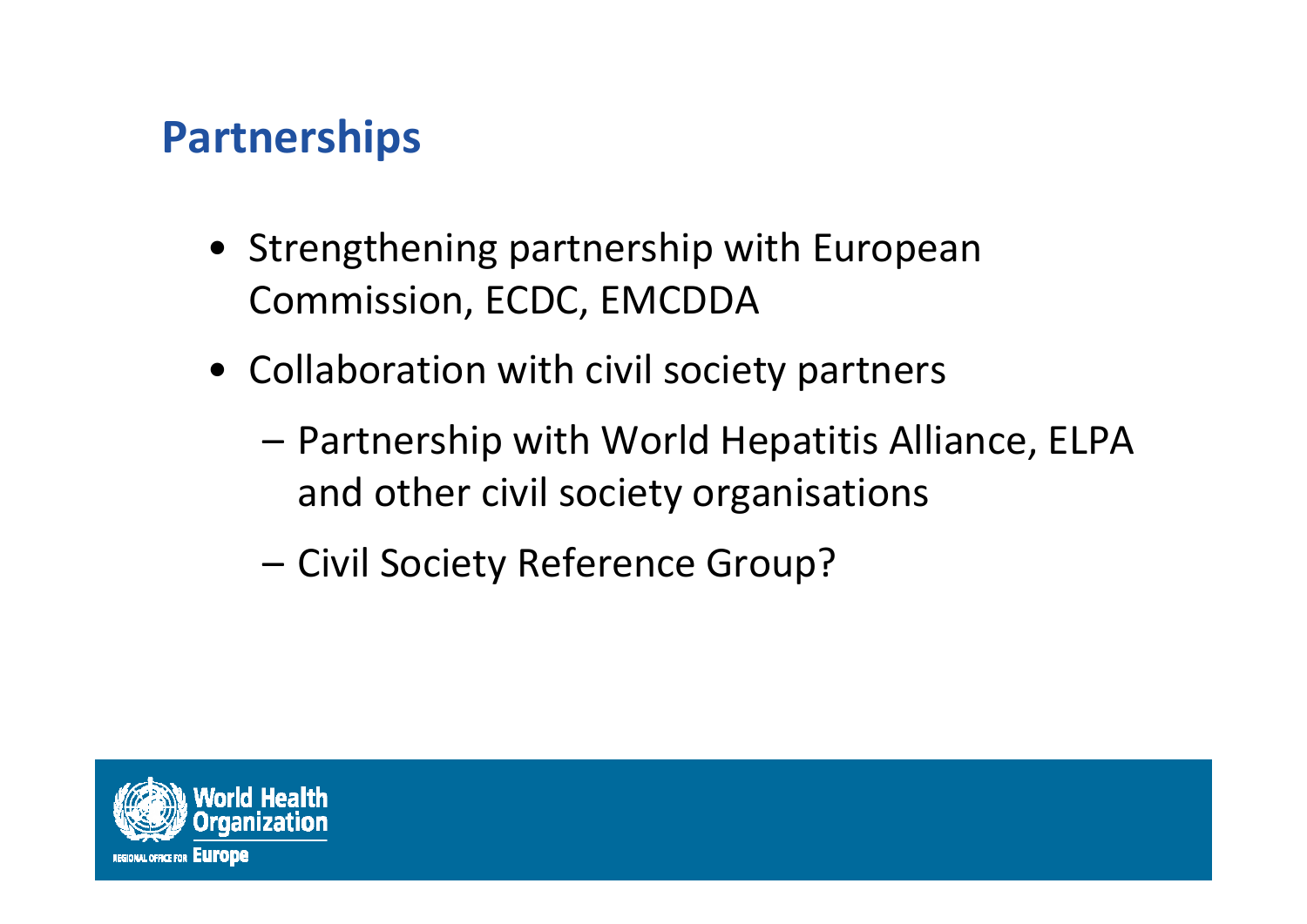#### **First World Hepatitis Summit**

- September 2–4, 2015, Glasgow
- Organised by WHO, World Hepatitis Alliance and the Scottish Government
- •Bringing together policy‐makers with civil society
- $\bullet$  14 European focus countries funded participation, all WHO Member States invited and encouraged to participate
- WHO-EURO and US CDC parallel sessions on Strategic Information for Planning



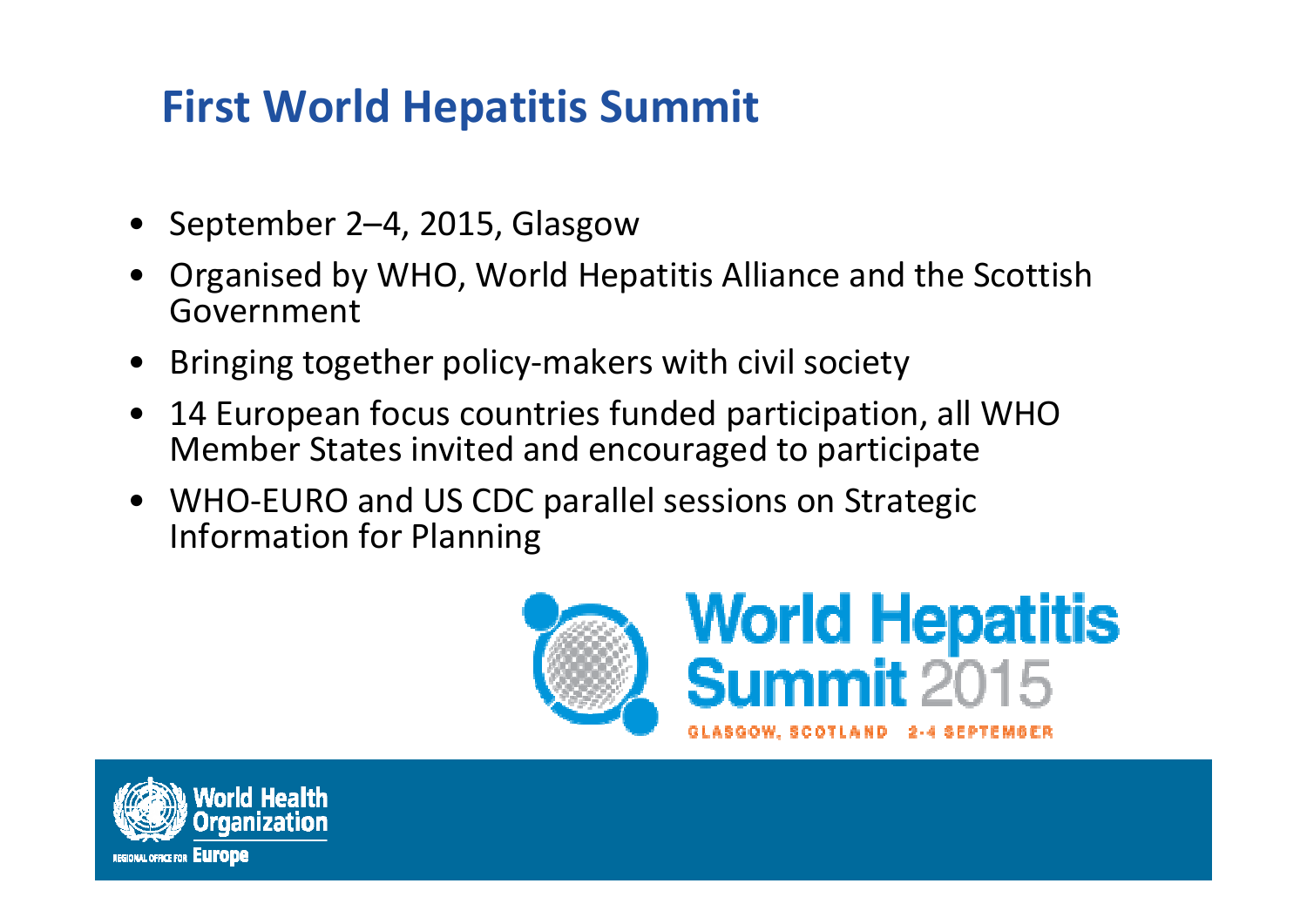#### **Data for policy and action**

- "Strengthening viral hepatitis B and C surveillance in Europe: results from the two global hepatitis policy surveys (2013 and 2014)" – ready for publication
- Harmonising case definitions and reporting
- Collaboration with ECDC enhanced viral hepatitis surveillance network
- WHO guidance on viral hepatitis surveillance
- Prevalence estimation studies and seroprevalence survey in collaboration with ECDC?

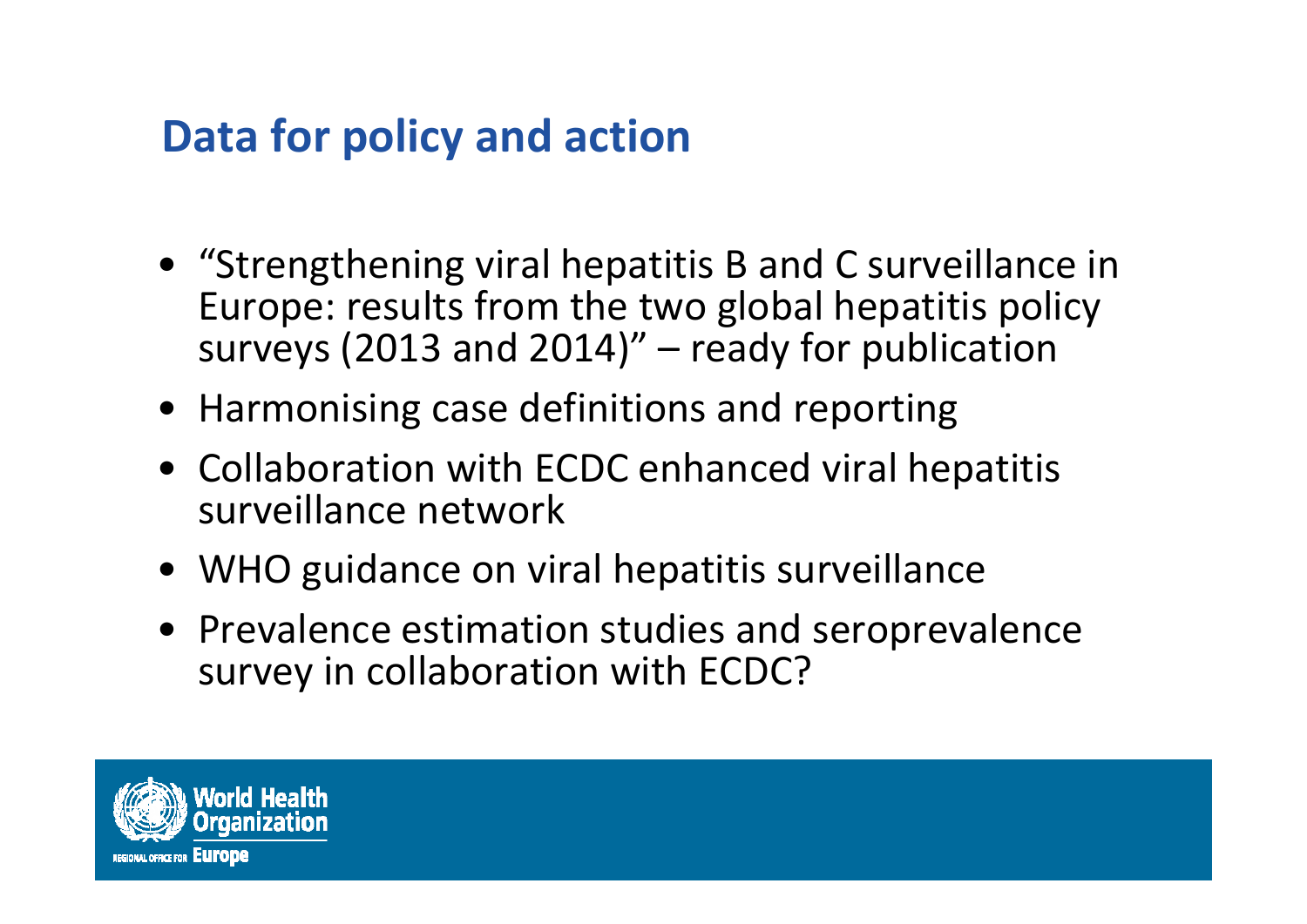### **Care and treatment**

- Determination of national hepatitis screening, care and treatment cascades
- Improving treatment access and equality
	- – Report "Access to new medicines in Europe: technical review of policy initiatives"
	- –WHO Essential Medicines List 2015